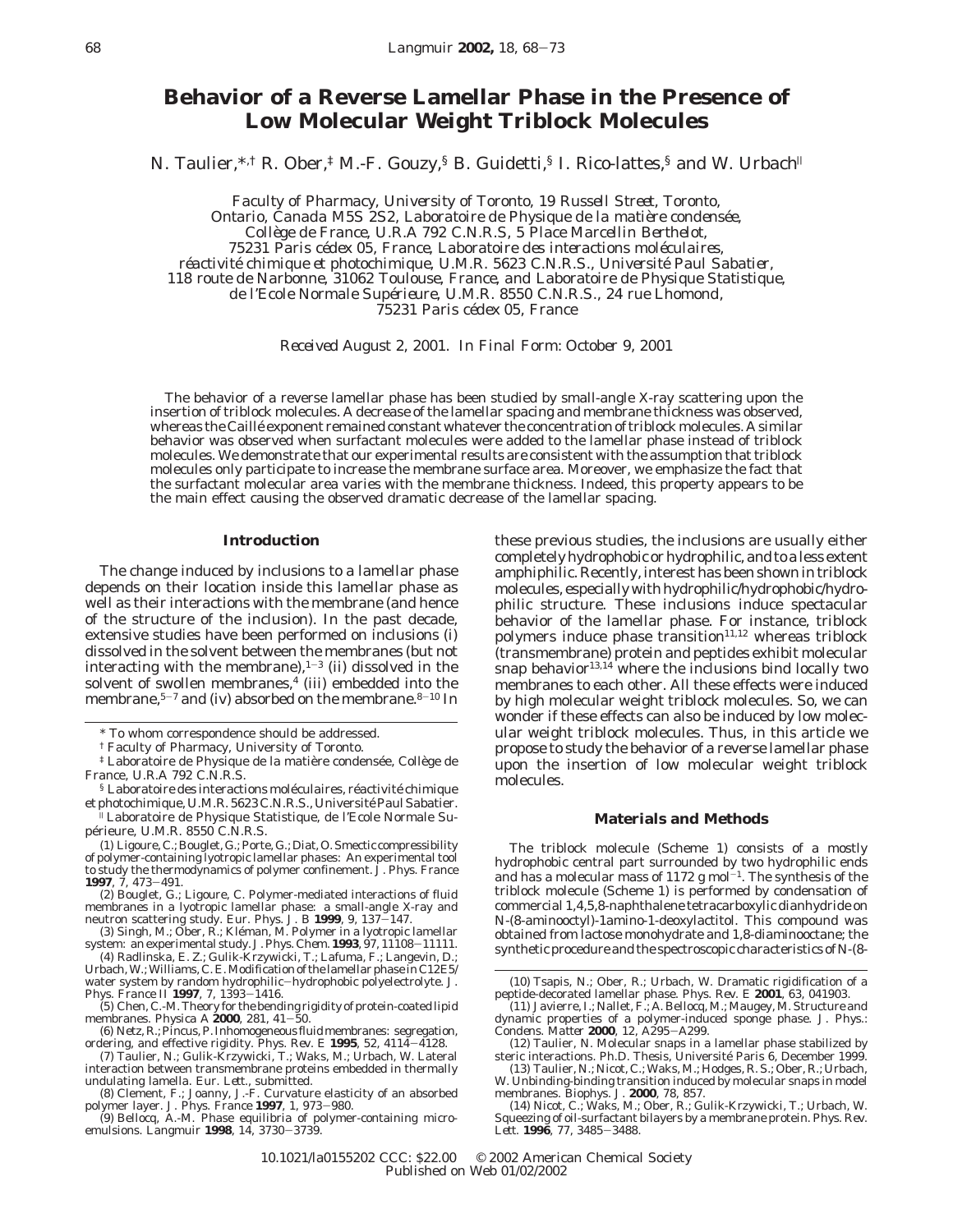**Scheme 1. Graphical Summary of the Synthesis of the GFM13 Triblock Molecule (See Text)***<sup>a</sup>*



*<sup>a</sup>* The structure of GFM13 is displayed at the bottom of the scheme, where the chain R is displayed separately.

aminooctyl)-1amino-1-deoxylactitol have been described in a previous publication.15 *N*-(8-Aminooctyl)-1amino-1-deoxylactitol (1.2 mmol) was added to a solution of 1,4,5,8-naphthalene tetracarboxylic dianhydride (0.6 mmol) and 6 mmol of triethylamine in 50 mL of dimethylformamide. The mixture was stirred for 6 days at 60 °C. After evaporation of the solvent, the crude product was purified by chromatography on silica gel, eluting with a chloroform—methanol—30% ammonia solution  $(7:2.5:0.5)$ . Yield, 7%. MS (FAB > 0, glycerol matrix/DMSO):  $1173 \, (M+H)^+$ , 1011 (M+H-Gal)+. The triblock macromolecule (GFM13 hereafter) is insoluble in pure water or dodecane. Tetraethylene glycol monododecyl ether (NIKKOL BL-4SY), denoted C12E4, was obtained from Nikko Chemicals Co. Ltd (Tokyo, Japan) and has a molecular mass of 362.55 g mol<sup>-1</sup>. Anhydrous dodecane was purchased from Aldrich Chemical Co. (Milwaukee, WI). Water was of the MILLIQ type (Millipore S.A., Molsheim, France).

The reverse lamellar phase was prepared by mixing the correct amount (added by weighting) of surfactant, dodecane, and water. A complete phase diagram of the tertiary system  $C_{12}E_4$ /dodecane/



**Figure 1.** The cartoon shows that if the membrane surface increases (*S* > *S*) without change of solvent volumes ( $V = V$ ), then the lamellar spacing and the membrane thickness decrease, i.e.,  $d_B < d_B$  and  $\delta' < \delta$ .

water can be found in the article of Kunieda et al.16 Each amount can be expressed by volume fraction *φ*, which is the ratio of the volume of the considered component to the sample volume. The three volume fractions are dependent:

$$
\phi_{\rm S} + \phi_{\rm W} + \phi_{\rm D} = 1 \tag{1}
$$

where suffixes S, W, and D are for surfactant, water, and dodecane, respectively. The resulting reverse lamellar phase is composed of a stack of lamellae separated by dodecane. Each lamella is formed by two monolayers of nonionic surfactant,  $C_{12}E_4$ , surrounding a layer of pure water (Figure 1). The sample remains in a reverse lamellar phase below 30 °C and becomes a reverse micellar phase above this temperature.17This property was used to insert triblock molecules inside the lamellar phase. The insertion protocol is the following: the reverse lamellar phase was first heated above 30 °C, and then GFM13 triblock molecules were added to the resulting reverse micellar phase. The solution was stirred until complete homogenization of the preparation was achieved. The sample was eventually cooled back at room temperature to a reverse lamellar phase.

To perform small-angle X-ray scattering (SAXS) experiments, the lamellar phase was transferred into Mark-Röhrchen capillaries (Hilgenberg GmbH, Malsfeld, Germany) of 1.5 mm diameter and sealed. The X-ray generator was a copper rotating anode machine operating at 40 kV and 25 mA. The X-ray apparent source had dimensions of 0.1 mm  $\times$  0.1 mm. A vertical mirror acts as a total reflector for the  $\lambda_{\text{K}_a} = 1.54$  Å wavelength, eliminates shorter wavelengths of the beam, and directs the X-rays on the positive proportional counter. A nickel filter attenuates the  $\lambda_{K_b}$ wavelength. The dimensions of the beam on the counter were 3 mm vertically and 0.3 mm horizontally. The counter had a window of 3 mm height, a 50 mm useful length, and a 200 *µ*m spatial resolution. The distance between the sample and the counter was 802 mm. The measurements were carried out at  $20 - 22$  °C.

### **Results**

**Insertion of GFM13 Molecules.** In the following experiments, the initial composition of the reverse lamellar phase is  $\phi_{\rm S} = 0.375$  and  $\phi_{\rm W} = 0.217$  ( $\phi_{\rm D}$  is then obtained from eq 1), with an initial ratio  $w = \phi_w/\phi_s = 0.58$ . Smallangle X-ray scattering experiments have been performed on the reverse lamellar phase with different concentrations of triblock molecules expressed as *R*, the molar ratio of triblock to surfactant molecules. The position, *q*max, of the maximum of the first Bragg peaks in SAXS spectra (Figure 2) is related to the lamellar spacing (or Bragg distance) through  $d_{\rm B} = 2\pi/q_{\rm max}$ . All spectra have been fitted by the model of Nallet et al.<sup>18</sup> The fit gives the values of the polar

<sup>(15)</sup> Rico-Lattes, I.; Gouzy, M.-F.; Andre-Barres, C.; Guidetti, B.; Lattes, A. Synthetic bolaamphiphilic analogues of galactosylceramide (galcer) potentially binding to the v3 domain of hiv-1 gp 120: key role of their hydrophobicity. *New J. Chem.* **<sup>1998</sup>**, *<sup>22</sup>*, 451-457.

<sup>(16)</sup> Kunieda, H.; Nakamura, K.; Davis, H. T.; Evans, D. F. Formation of vesicles and microemulsion in water/tetraethylene glycol dodecyl ether/dodecane system. *Langmuir* **<sup>1991</sup>**, *<sup>7</sup>*, 1915-1919.

<sup>(17)</sup> Merdas, A.; Gindre, M.; Le Huérou, J.-Y.; Ober, R.; Nicot, C.; Urbach, W.; Waks, M. Bridging of noionic reverse micelles by a myelin transmembrane protein. *J. Phys. Chem. B* **<sup>1998</sup>**, *<sup>102</sup>*, 528-533.

<sup>(18)</sup> Nallet, F.; Laversanne, R.; Roux, D. Modelling X-ray or neutron scattering spectra of lyotropic lamellar phases: interplay between form and structure factors. *J. Phys. France II* **<sup>1993</sup>**, *<sup>3</sup>*, 487-502.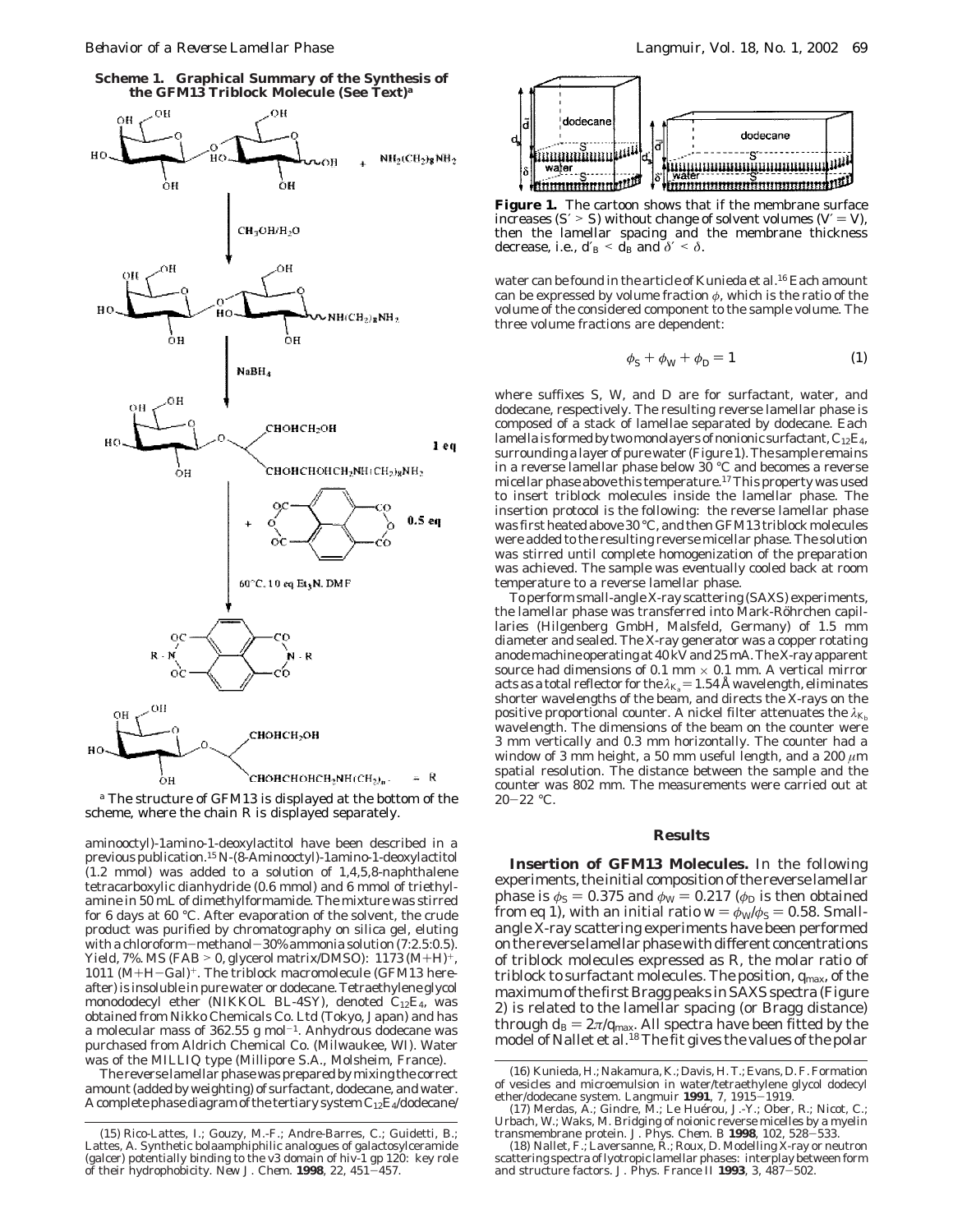

**Figure 2.** Spectra of the lamellar phase with ( $\bullet$ ,  $R = 15 \times 10^4$ ) and without ( $\circ$ ,  $R = 0$ ) triblock molecules;  $\phi$ <sub>S</sub> = 0.375 and  $\phi$ <sub>W</sub> =  $0.\overline{217}$ .

thickness of the membrane,  $\delta_{\text{polar}}$ , and the Caillé exponent *η*,<sup>19</sup> which is related to the compressibility modulus, *B*, and the rigidity modulus *K* of the lamellar phase through and the rigidity modulus, *K*, of the lamellar phase through

$$
\eta = \frac{\pi k_{\rm B} T}{2 d_{\rm B}^2 \sqrt{KB}}\tag{2}
$$

The membrane thickness, *δ*, is eventually obtained by adding twice the length of the hydrophobic surfactant tail to  $\delta_{\text{polar}}$ , that is,  $\delta = \delta_{\text{polar}} + 2 \times 8$  Å.

For  $R = 0$ , the lamella has a thickness equal to  $\delta \approx 52$ Å, the initial interlamellar spacing,  $d_{\rm B}$ , is approximatively 90 Å, and  $\eta \approx 0.32$ . The insertion of triblock molecules up to  $R = 15 \times 10^{-4}$  did not induce macroscopic phase transition. A well-defined peak of undulating lamellar phase was observed in the SAXS spectra (Figure 2), with no additional peaks that could reveal the presence of a coexisting microscopic phase or a substantial amount of defects.<sup>20,21</sup> When triblock molecules were added to the reverse lamellar phase, the Caillé exponent remained roughly constant and equal to 0.32 whatever the concentration of triblock molecules (Figure 3), while a decrease of the lamellar spacing from 90 to 74 Å (Figure 4) and of membrane thickness from 52 to 40 Å (Figure 5) was observed when *R* increased from 0 to  $15 \times 10^{-4}$ . Moreover, both decreases are linearly dependent on the triblock molecule concentration, *R*.

**Insertion of Surfactant Molecules.** To help us interpret the previous experimental data, we have performed the same kind of experiments but with the insertion of surfactant molecules,  $C_{12}E_4$ . In this case, we expect the surfactant molecules to enter the monolayers of the membrane. Note that the critical micellar concentration of C<sub>12</sub>E<sub>4</sub> is low,  $\sim$ 10<sup>-5</sup> mol L<sup>-1</sup>.

In these experiments, the initial composition of the reverse lamellar phase is  $\phi_{\rm S} = 0.278$  and  $\phi_{\rm W} = 0.161$ . The initial ratio  $w = 0.58$  is the same as for the insertion of



of shear on lyotropic lamellar phases with different membranes defects. *J. Phys. Chem. B* **<sup>1999</sup>**, *<sup>103</sup>*, 2841-2849.



Figure 3. The Caillé exponent obtained from the fit of SAXS spectra  $\left( \bullet \right)$  remains roughly constant around 3.2. Hollow squares  $(\square)$  are values of the Caillé exponent calculated from the experimental values of  $d_B$  and  $\delta$  using eq 6 with  $\alpha = 2$ , see text.



**Figure 4.** The lamellar spacing,  $d_{\text{B}}$ , versus the concentration, *R*, of triblock molecules. The continuous line is the fit obtained using eqs 9 and 10.

triblock molecules in order to get the same membrane thickness at the beginning of the experiment. Here again, no phase transition was observed and the SAXS spectra display only the well-defined peak of the lamellar phase (Figure 2) without the additional peak that could reveal the presence of a coexisting microscopic phase or of a

<sup>(21)</sup> Holmes, M. C.; Smith, A. M.; Leaver, M. S. A small neutron scattering study of the lamellar phase of caesuim pentadecafluorooctonate (CsPFO)/1H-1H-perfluoroheptan-1-ol/2 H2O. *J. Phys. II France* **<sup>1993</sup>**, *<sup>3</sup>*, 1357-1370.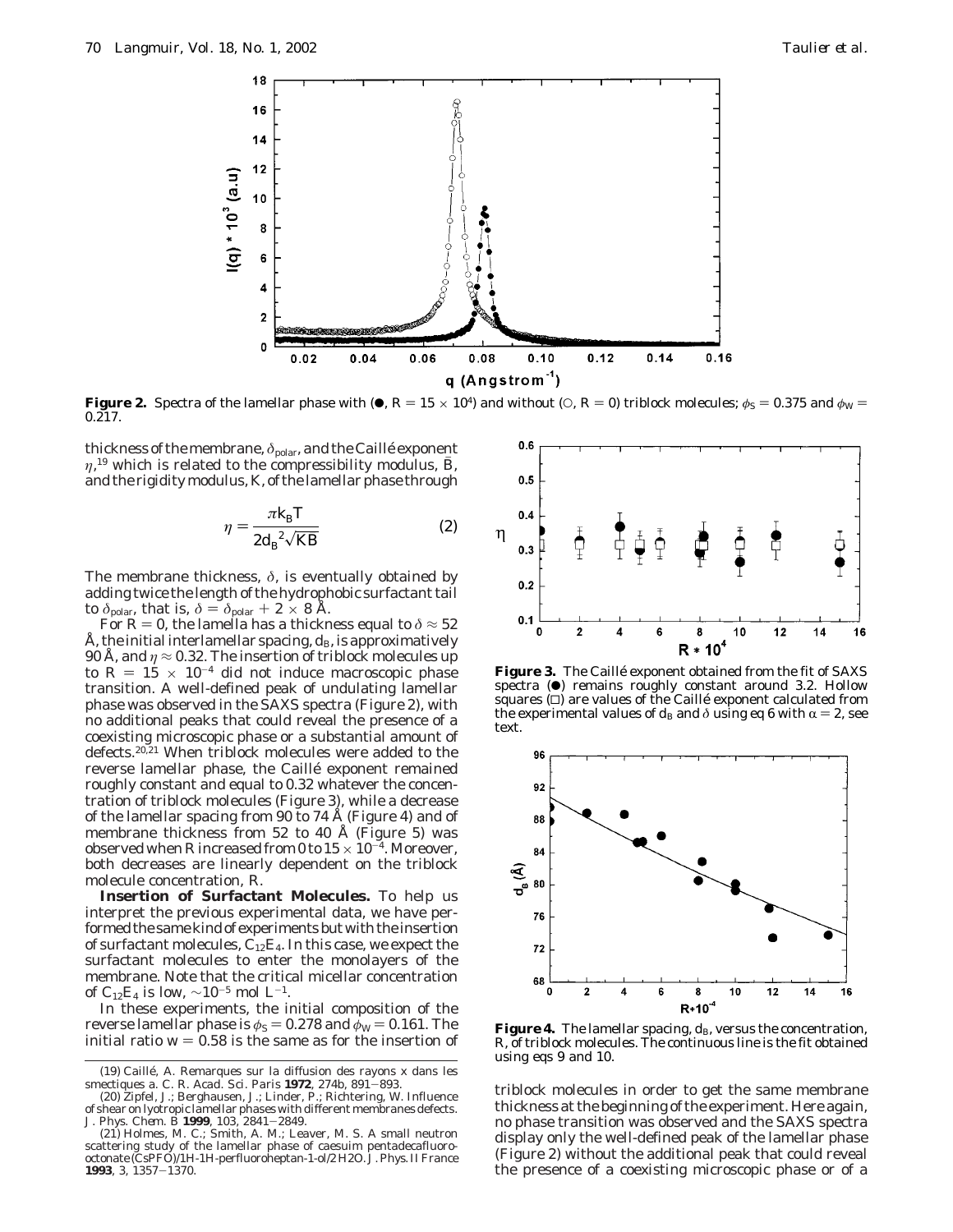

**Figure 5.** The experimental membrane thickness, *δ*, decreases linearly with the concentration of triblock molecules  $(\bullet)$ . Hollow  $squares$  ( $\square$ ) are values calculated from the experimental values of  $d_{\text{B}}$  using eq 5. The lines indicate the general behavior of the experimental and theoretical data.



**Figure 6.** Each filled bullet represents an identical reverse lamellar phase except for the number of surfactant molecules, which is given by the surfactant volume fraction,  $\phi$ <sub>S</sub>. The calculated surfactant molecular area (see text) is displayed near the bullet. The line represents the value that  $d_{\text{B}}$  would take if the molecular area remained constant and equal to 40 Å.

substantial amount of defects. The values of the lamellar spacing (Figure 6) and membrane thickness (Figure 7) decreased with the addition of surfactant molecules, expressed through the volume fraction of surfactant,  $\phi_{\rm S}$ . The Caillé exponent is constant and equal to  $0.63 \pm 0.4$ (figure not shown) whatever the addition of surfactant molecules.

#### **Discussion**

The observed behavior of the reverse lamellar phase should strongly depend on the location of the inclusions. Since there is no direct method to determine the exact location of triblock molecules, we can only form a hypothesis on their location and verify that the expected effects are effectively observed in our experiments.

The fact that GFM13 triblock molecules are insoluble in pure oil or water definitively helps us to assert that in the lamellar phase they are absent from the oil or from the water. Furthermore, if GFM13 molecules were dissolved in oil (or water) the total membrane surface should



**Figure 7.** The experimental membrane thickness ( $\bullet$ ) decreases when surfactant molecules are added to the lamellar phase. The experimental data are in good agreement with the predicted values  $(\triangle)$  calculated from eq 5.

be constant and the lamellar spacing should not vary (since the sample volume weakly changes due to the negligible addition of the triblock molecules' volume), which is obviously not observed in our experiments. Possibilities of other locations are few. Triblock molecules could be bound to the surface of the monolayers. In this situation, we expect no change of  $d_B$  but an increase of membrane rigidity and hence a decrease of *η*. 10,22 Or inclusions could act as molecular snaps. In that case, formation of molecular snaps induces a phase transition and a lamellar spacing which behaves as  $d_{\rm B} \approx R^{-0.5}$ .<sup>13</sup> For both previous cases, the expected behavior is completely different from what was observed in our samples.

Finally, since no phase transition or formation of defects is observed, we are left with the hypothesis that triblock macromolecules are somehow inserted into the monolayers of the membrane. Indeed, this assumption seems reasonable considering that the behavior of the lamellar phase (i.e., of  $d_{\text{B}}$ ,  $\delta$ , and  $\eta$ ) is the same when GFM13 or surfactant molecules are inserted. Namely, for both cases we observed a decrease of the same order of membrane thickness, *δ*, and lamellar spacing,  $d_B$ , and values of the Caillé exponent, *η*, remain constant whatever the addition of inclusions. We will show hereafter that a model describing the insertion of inclusions in the monolayers of the membrane successfully describes the observed behavior of  $d_{\text{B}}$ ,  $\delta$ , and *η* when triblock or surfactant molecules are used.

**Model.**From geometrical considerations (Figure 1), the lamellar spacing,  $d_B$ , and the membrane thickness,  $\delta$ , can be related to the total membrane surface, *S*:

$$
d_{\mathcal{B}}(R) = \frac{V}{S} \tag{3}
$$

$$
\delta = \frac{V_{\rm m}}{S} \tag{4}
$$

where *V* and  $v_m$  are the sample and membrane volumes, respectively. For high oil dilution, *S* should be replaced in eq 3 by the projected membrane surface,  $S_{P}$ , to take into account the membrane thermal undulations.<sup>23</sup> But at the low lamellar spacing used here, this correction is negligible, that is,  $S \approx S_{P}$ . For convenience, we use eq 3

<sup>(22)</sup> Sens, P.; Turner, M. S. Structure factor of a lamellar smetic phase with inclusions. *Eur. Phys. J. E* **<sup>2001</sup>**, *<sup>4</sup>*, 115-120.

<sup>(23)</sup> Helfrich, W. Effect of thermal undulations on the rigidity of fluid membranes and interfaces. *J. Phys.* **<sup>1985</sup>***, 46*, 1263-1268.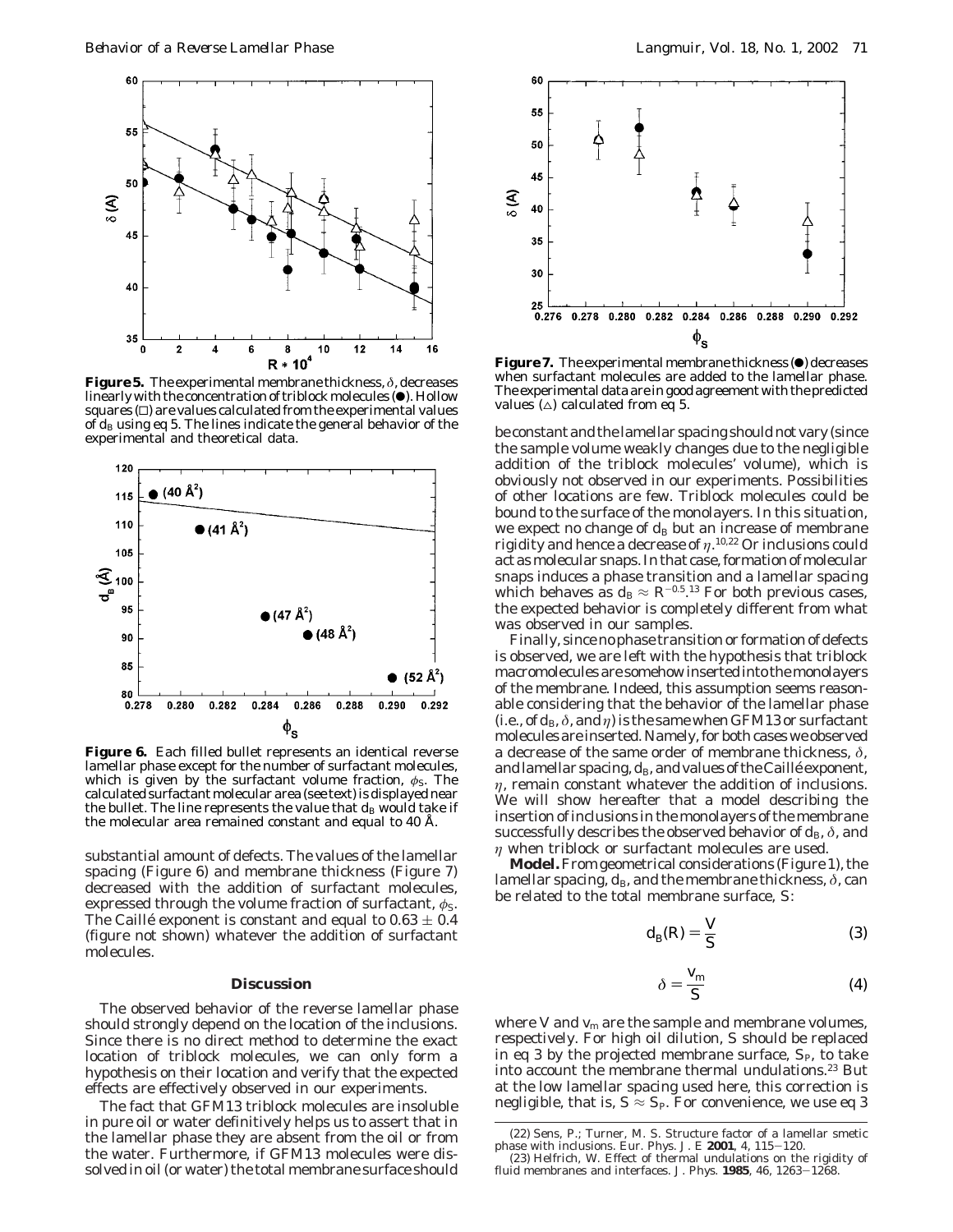to rewrite eq 4 as

$$
\delta = \frac{V_{\rm m}}{V} d_{\rm B} = (\phi_{\rm S} + \phi_{\rm D}) d_{\rm B} \tag{5}
$$

It has been already shown that the reverse lamellar phase under study is stabilized by steric interactions<sup>13</sup> and that the Caillé exponent follows the classical law:<sup>24</sup>

$$
\eta = \alpha \left( 1 - \frac{\delta}{d_{\rm B}} \right)^2 \tag{6}
$$

The total membrane surface area, *S*, depends of the number of moles of surfactant molecules, N<sub>S</sub>, as well as the surfactant molecular area,  $a_S$ :

$$
S = \frac{N_{\rm S} \sqrt{a_{\rm S}}}{2} \tag{7}
$$

where *N* is the Avogadro number. If *N*<sup>i</sup> moles of inclusions are inserted in the monolayers, then the membrane surface area is modified as

$$
S = \frac{N_{\rm S} \mathcal{N}}{2} (a_{\rm S} + Ra_{\rm i}) \tag{8}
$$

where  $R = N_i/N_s$  and  $a_i$  is the molecular area of inclusions.

Therefore, if the inclusions increase the membrane surface area as described by eq 8, the lamellar spacing should decrease according to

$$
d_{\mathcal{B}}(R) = \frac{2 V}{N_{\mathcal{S}} \mathcal{N}(a_{\mathcal{S}} + Ra_{\mathcal{I}})}
$$
(9)

In the meantime, the membrane thickness should also decrease according to eq 5. For low concentration (*<sup>R</sup>* < 10-2), the contribution of inclusions to volumes (i.e., *V* and *v*m) is negligible in eqs 9 and 5. Since volumes can be considered as constant, the ratio  $\delta/d_B$  (eq 5) and therefore the Caillé exponent (eq 6) should be constant whatever the concentration of inclusions.

In conclusion, the previous model allows the calculation of the lamellar spacing using eq 9. Then, values of  $d_B$  can be used to derive the membrane thickness using eq 5, and  $d_B$  and  $\delta$  are eventually used to derive the Caillé exponent using eq 6. Unfortunately, both surfactant and triblock molecular areas are unknown, so the lamellar spacing cannot be predicted. But the fit of the experimental values of  $d_B$  by eq 9 allows the extraction of the molecular areas  $a_S$  and  $a_i$ . Moreover, the experimental values of  $d_B$  can be used to derive the membrane thickness, *δ*, and Caille´ exponent, *η*.

**ApplicationtoSurfactantMoleculesasInclusions.** To validate this model and to determine the value of  $a_S$ , we use the experimental data performed when surfactant molecules ( $C_{12}E_4$ ) have been used as inclusions (i.e.,  $a_i =$ *a*S). Indeed, in such a case surfactant molecules undoubtedly increase the membrane surface area. Figure 6 shows that the behavior of the membrane thickness is effectively in good agreement with eq 5 and that the Caillé exponent is constant as expected and equal to  $0.63 \pm 0.4$  (figure not shown).

Using eqs 3 and 7, the values of the surfactant molecular area are calculated from the lamellar spacing (the values are displayed in Figure 6). We observe that *a*<sup>s</sup> increases from 40 to 52 Å<sup>2</sup> when  $\phi$ <sub>S</sub> increases from 0.278 to 0.29. To emphasize the effect of the change of surfactant molecular area on the lamellar spacing, we have plotted the numerical values of  $d_B$  for the case where  $a_s$  would remain constant and equal to  $40 \text{ Å}^2$  (continuous line in Figure 6). The reason the surfactant molecular area varies is undetermined. However, from previous oil-dilution experiments<sup>13</sup> (i.e., when *S* and  $\delta$  are kept constant and *V* varies) we know that a change in the lamellar spacing does not affect the surfactant molecular area. Consequently, we suggest that the increase in molecular area is due to the decrease in lamellar thickness. We effectively observe that the surfactant molecular area depends linearly on the membrane thickness:

$$
a_{\rm S} \approx c_1 \delta + c_2 \tag{10}
$$

where  $c_1 = -0.52 \pm 0.05$  and  $c_2 = 68 \pm 2$ . So we can hypothesize that the larger proximity of surfactant molecules reduces their entropic motion and that surfactant molecules reduce this constraint by increasing their surfactant molecular area.

Moreover, we pointed out that the oil-dilution experiments exhibit the behavior of a classical lamellar phase. This shows that no defects are present in our system,<sup>25</sup> which is confirmed by previous freeze-fracture electron microscopy experiments done on the system.7,14

Consequently, the model succeeds in describing the behavior of the lamellar spacing, membrane thickness, and Caillé exponent provided that we take into account the change in surfactant molecular area with the membrane thickness as described by eq 10. Thus, our model should be composed of eqs 5, 6, 9, and 10.

**Applications to Triblock Molecules as Inclusions.** We first calculate the values of the membrane thickness from the experimental values of  $d_{\rm B}$  using eq 5 and then the values of the Caillé exponent from the experimental values of  $\delta$  and  $d_B$  using eq 6. We observed that both numerical values of *δ* and *η* follow the same behavior as their respective experimental values (Figures 5 and 3). A difference of up to 3 Å is observed between experimental and numerical values of *δ* (Figure 5), whereas a value of  $\alpha$ , in eq 6, has been taken to 2 in order to get the same value as the experimental one (Figure 3). The value of  $\alpha$ should be equal to 1.33 according to the theoretical model of Helfrich, ${}^{26}$  but higher values (between 1.4 and 2.4<sup>12</sup>) were always found for reverse oil-swollen lamellae.

Then, the experimental values of the lamellar spacing have been fitted using eq 9 (Figure 3). The value of *a*<sup>i</sup> in eq 9 is used as an unknown parameter. And values of  $a<sub>S</sub>$ are replaced by eq 10, where *δ* is the experimental value of the membrane thickness and  $c_1$  and  $c_2$  are also considered as unknown parameters. We find that  $a_i \approx$  $400 \mathrm{\AA}^2$ , which is a reasonable value for the molecular area of triblock molecules, and  $c_1 = 0.57 \pm 0.05$  and  $c_2 = 67 \pm 0.05$ 1 for the change in surfactant molecular area. Note that we have supposed for simplicity that *a*<sup>i</sup> is constant, but we can easily imagine that *a*<sup>i</sup> also varies with the membrane thickness. If this is effectively the case, the change in  $a_i$  should be reflected in  $a_S$  in our model. That could explain the difference found in the slope  $c_1$  in eq 10 between surfactant and triblock molecules.

Finally, note that the membrane rigidity,  $\kappa = K/d_B$ , did not appear in our model. That does not mean that *κ* is

<sup>(24)</sup> Roux, D.; Safinya, C. R. A synchrotron X-ray study of competing undulation and electrostatic interlayer interactions in fluid multi-membrane lyotropic phases. *J. Phys. France* **<sup>1988</sup>**, *<sup>49</sup>*, 307-318.

<sup>(25)</sup> Berger, K.; Hiltrop, K. Characterization of structural transitions in the SLS/decanol/water system. *Colloid Polym. Sci.* **<sup>1996</sup>***, 274*, 269- 278.

<sup>(26)</sup> Helfrich, W. Steric interaction of fluid membranes in multilayer systems. *Naturforsch Z. A* **<sup>1978</sup>**, *<sup>33</sup>*, 305-315.